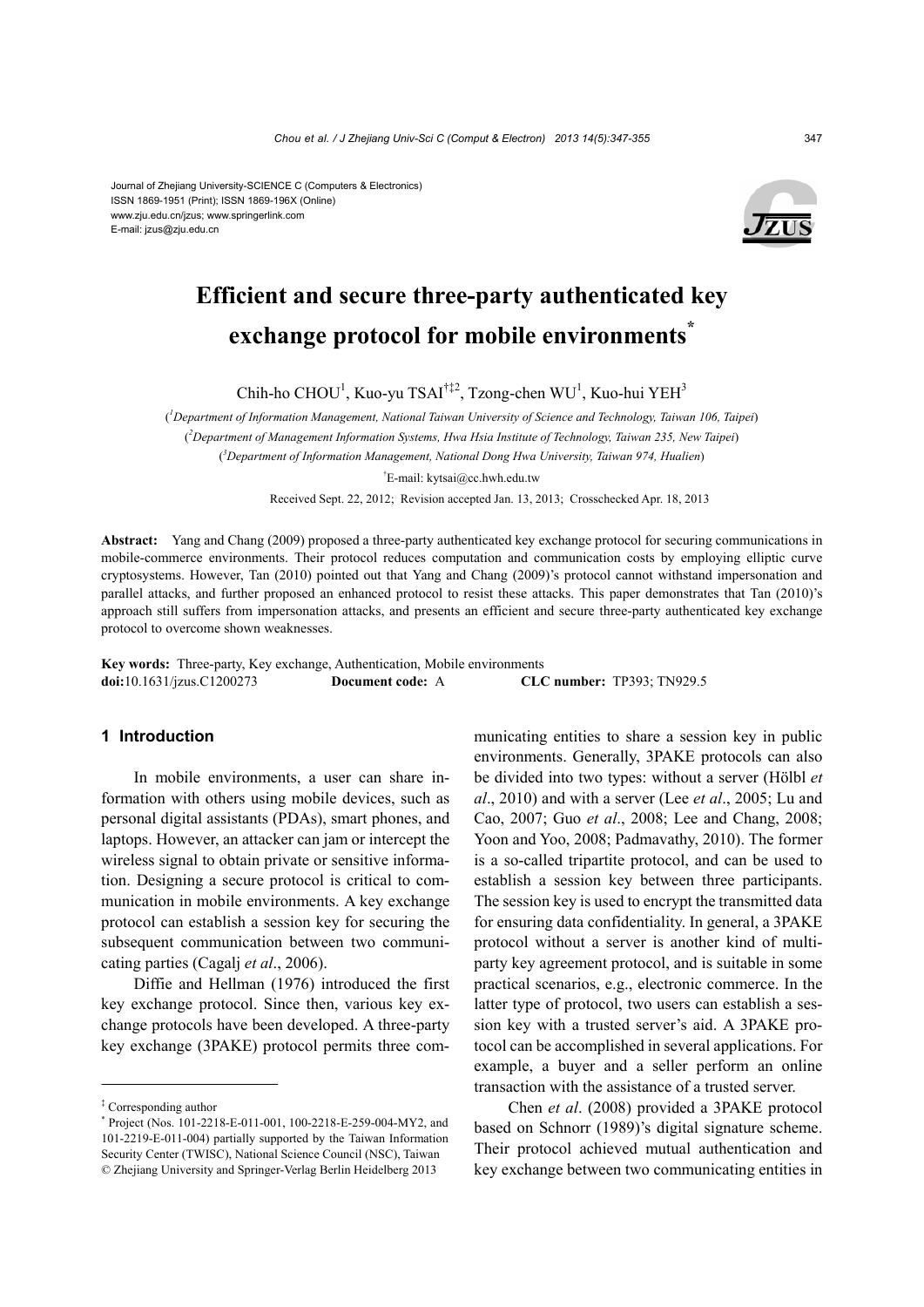fewer communication rounds. Subsequently, Yang and Chang (2009) pointed out that Chen *et al*. (2008)'s protocol cannot withstand the stolen-verifier attack (Menezes *et al*., 1996), and proposed a 3PAKE protocol based on elliptic curve cryptosystems (ECCs) (Miller, 1986; Koblitz, 1987). Yang and Chang (2009)'s protocol provides resistance to stolen-verifier, man-in-the-middle, and stolen-verifier attacks. In addition, their protocol lowers communication costs. However, Tan (2010) showed that Yang and Chang (2009)'s protocol was susceptible to impersonationof-initiator, impersonation-of-responder, and parallel attacks.

1. In an impersonation-of-initiator attack, an attacker can imitate the requester to request communication with the responder.

2. In an impersonation-of-responder attack, an attacker can imitate the responder to establish communication with the requester.

3. An attacker can successfully mount a parallel attack such that two communicating entities cannot establish the same session keys.

Tan (2010) proposed an enhanced protocol to resolve the above weaknesses. In this paper, we demonstrate that Tan (2010)'s protocol is still vulnerable to impersonation attacks, and propose a secure 3PAKE protocol to support the secure communication between two mobile entities. In our proposed scheme, two mobile entities can establish a session key with the server's aid, and the session key is used for securing subsequent communication. The proposed protocol not only withstands numerous attacks, but also provides better performance.

## **2 Review of previous protocols**

## **2.1 Yang and Chang (2009)'s 3PAKE protocol**

Yang and Chang (2009) proposed a 3PAKE protocol to improve Chen *et al*. (2001)'s protocol. Their protocol includes three roles: a user A (called session-initiator), a user B (called session-responder), and a trusted server S, and could be divided into two phases: the initialization phase and the authenticated key exchange phase.

#### 2.1.1 Initialization phase

The trusted server S initializes and generates system parameters, and publishes  $E_p(a, b)$ ,  $E_k(\cdot)/D_k(\cdot)$ , and the point *P*. The notations of parameters used throughout this paper are shown in Table 1.

|  | <b>Table 1 Parameters and descriptions</b> |  |
|--|--------------------------------------------|--|
|--|--------------------------------------------|--|

| Parameter               | Description                                                                                                                                                        |
|-------------------------|--------------------------------------------------------------------------------------------------------------------------------------------------------------------|
| $F_p$                   | A finite field $F_p$ over a large odd prime<br>$p > 2^{160}$                                                                                                       |
| $E_p(a, b)$             | An elliptic curve equation $E_p(a, b)$ : $y^2$<br>$=x^3+ax+b \pmod{p}$ with order <i>n</i> over $F_p$ ,                                                            |
| $E_k(\cdot)/D_k(\cdot)$ | where $n$ is a large number<br>Secure symmetric encryption/decryption<br>algorithms (e.g., advanced encryption<br>standard), where $k$ is the symmetric key        |
| $\boldsymbol{P}$        | A base point P of the order n over $E_p(a, b)$                                                                                                                     |
| $sk_S/PK_S$             | The server's private/public key pair, where<br>$PK_s = sk_sP$                                                                                                      |
| $sk_{id}/PK_{id}$       | User's private/public key pair, where $PK_{id}$<br>$=$ sk <sub>id</sub> P. Each user needs to register to the<br>server to derive their private/public key<br>pair |
| <b>SK</b>               | Session key between two users                                                                                                                                      |
| $Z_p^*$                 | The reduced set of residues modulo p. $Z_{p}^{*}$<br>consists of all integers in [1, 2, , $p-1$ ]<br>that are relative prime to $p$                                |

#### 2.1.2 Authenticated key exchange phase

If user A wants to communicate with user B, both users want to authenticate each other with server S's aid and establish a session key SK. This phase is divided into three rounds as follows.

Round 1:

1. A chooses a random number  $r_A \in Z_p^*$  to compute  $R_A = r_A \cdot P K_A$ ,  $\hat{R}_A = r_A \cdot P K_S$ , and the temporary key  $K_A = s k_A \cdot \hat{R}_A = (k_{Ax}, k_{Ay})$ , where  $k_{Ax}$  and  $k_{Ay}$  denote *x* and *y* coordinates of  $K_A$  over  $E_p(a, b)$ , respectively.

2. A chooses a random number  $w_A \in Z^*_{p}$  to compute  $W_A = w_A \cdot B$ ,  $C_A = E_{k_A} (R_A, W_A)$ , and then sends (ID<sub>A</sub>, request) and (ID<sub>A</sub>, ID<sub>B</sub>,  $C_A$ ,  $R_A$ ) to B and S, respectively. Here, 'request' means that A invites B to establish a session key.

Round 2:

1. Upon receiving the message (IDA, request), B chooses a random number  $r_B \in Z^*$  to compute  $R_{\rm B} = r_{\rm B} \cdot P K_{\rm B}$ ,  $\hat{R}_{\rm B} = r_{\rm B} \cdot P K_{\rm S}$ , and the temporary key  $K_{\rm B}$  $=$ sk<sub>B</sub>:  $\hat{R}_B = (k_{Bx}, k_{By})$ .

2. B chooses a random number  $w_B \in Z^*_{p}$  to compute  $W_B = w_B \cdot B$ ,  $C_B = E_{k_B} (R_B, W_B)$ , and then sends (ID<sub>B</sub>, response) and (ID<sub>B</sub>, ID<sub>A</sub>,  $C_B$ ,  $R_B$ ) to A and S,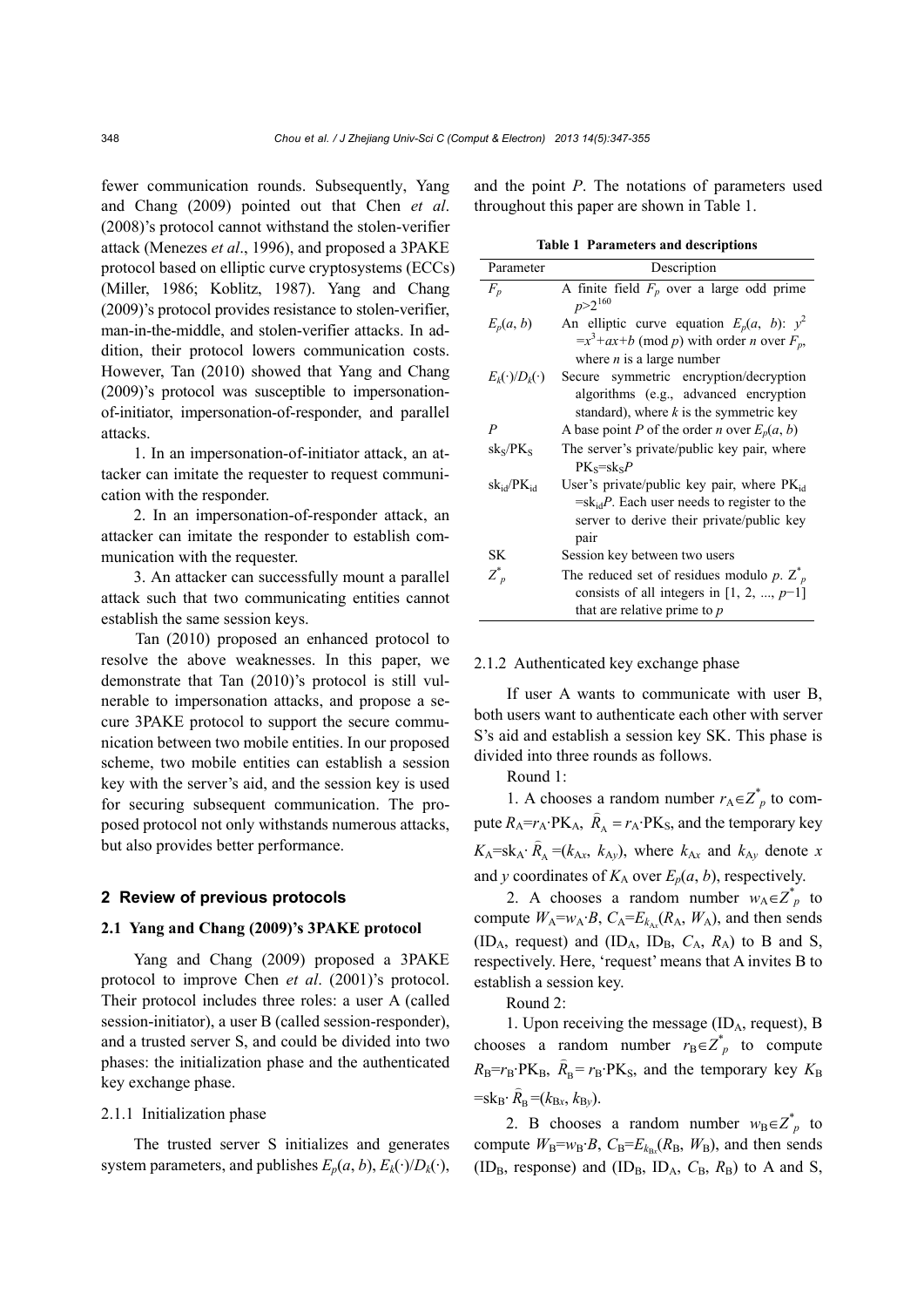respectively. The 'response' means that B agrees with A's request.

Round 3:

1. Upon receiving  $(ID_A, ID_B, C_A, R_A)$  and  $(ID_B, I_A)$ ID<sub>A</sub>,  $C_B$ ,  $R_B$ ), S computes two temporary keys  $K_A$ =  $sk_S \cdot R_A = (k_{Ax}, k_{Ay})$  and  $K_B = sk_S \cdot R_B = (k_{Bx}, k_{By})$ , and further uses  $k_{Ax}$  and  $k_{Bx}$  to decrypt  $C_A$  and  $C_B$  to obtain  $(R_A, R_B)$  and  $(R_B, W_B)$ , respectively.

2. S verifies whether the decrypted  $R_A$  and  $R_B$  are equal to  $R_A$  and  $R_B$  sent from A and B, respectively. If the verification holds, it means that both A and B are valid users, and S continues to perform Step 3. Otherwise, S terminates the protocol and returns a failure message to both users.

3. S uses the symmetric keys  $k_{Ax}$  and  $k_{Bx}$  to compute  $C_{SA} = E_{k_{Ax}}(R_A, W_B)$  and  $C_{SB} = E_{k_{Bx}}(R_B, W_A)$ , and sends  $C_{SA}$  and  $C_{SB}$  to A and B, respectively.

4. After receiving  $C_{SA}$ , A decrypts  $C_{SA}$  to obtain  $(R_A, W_B)$ . Then, A verifies if the decrypted  $R_A$  is equal to  $R_A$  computed in Round 1. If it is true, A confirms that B has been authenticated by S, and further derives the session key  $SK = w_A W_B$ . Otherwise, A terminates this transaction.

5. Upon receiving  $C_{SB}$ , B decrypts  $C_{SB}$  to obtain  $(R_A, W_B)$ . Then, B verifies if the decrypted  $R_B$  is equal to  $R_B$  computed in Round 2. If it is true, B confirms that A has been authenticated by S, and further derives the session key  $SK = w_B W_A$ . Otherwise, B terminates this transaction.

#### **2.2 Tan (2010)'s 3PAKE protocol**

Tan (2010) first pointed out that Yang and Chang (2009)'s 3PAKE protocol cannot withstand impersonation and parallel attacks. Then, Tan (2010) proposed an enhanced 3PAKE protocol (Fig. 1) to improve these mentioned weaknesses. However, we find out that Tan (2010)'s protocol still cannot withstand impersonation attacks. The main reason is that the server uses only her/his own private key sks and the user-provided  $R_{\text{id}}$  to generate the temporary key  $K_{\text{id}}$ . Consider the impersonation-of-initiator attack scenario that an attacker C wants to impersonate the initiator A to communicate with the responder B. The attacker C performs the following steps:

1. C chooses a random number  $r'_{A} \in Z_{p}^{*}$  to compute  $R'_{A} = r'_{A} \cdot PK_{C}$  and the temporary key  $K'_{A} =$  $r'_{A}$ ·sk<sub>S</sub>·PK<sub>S</sub>=( $k'_{Ax}$ ,  $k'_{Ay}$ ).

2. C chooses a random number  $w'_{A} \in Z_{p}^{*}$  and

current timestamp  $T'_{A}$  to compute  $W'_{A} = w'_{A} \cdot P$ ,  $C'_{A} =$  $E_{k_{Ax}}(R'_{A}, W'_{A}, ID_{A}, ID_{B}, T'_{A})$ , and then sends (ID<sub>A</sub>, request) and  $(ID_A, C'_{AS}, R'_{A}, T_A)$  to B and S, respectively.

3. In Round 3, S computes  $K'_A = sk_S \cdot R'_A =$  $sk_S \cdot r'_A \cdot PK_C = r'_A \cdot sk_C \cdot PK_S = (k'_{Ax}, k'_{Ay})$  after receiving  $(ID_A, C'_{AS}, R'_{A}, T_A)$ . Furthermore, S uses  $k'_{Ax}$  to decrypt  $C'_{AS}$  to obtain  $(R'_{A}, W'_{A}, ID_{A}, ID_{B}, T_{A})$  and verifies if the decrypted  $R'_{A}$  and  $T'_{A}$  are equal to the received  $R'_{A}$  and  $T'_{A}$ , respectively. The verification will hold; it means that C successfully impersonates A and passes the authentication process.

In the impersonation-of-responder attack scenario, the attacker C can also impersonate the responder B to build a session key with the initiator A.

## **3 Proposed three-party key exchange (3PAKE) protocol**

We propose a secure 3PAKE protocol for establishing a session key between two entities with a trusted server. To prevent impersonation attacks, the user's public key is used to generate the temporary key. The proposed protocol is divided into two phases: the initialization phase and the authenticated key exchange phase. The initialization phase of the proposed protocol is the same as the one of Yang and Chang (2009)'s protocol in Section 2.1. In addition, users A and B register with the trusted server S, and obtain  $Y_A = s k_A \cdot P K_S$  and  $Y_B = s k_B \cdot P K_S$ , respectively. The detailed descriptions of the authenticated key exchange phase are as follows.

Round 1 (Fig. 2):

1. A chooses a random number  $r_A \in Z_p^*$  to compute  $R_A = r_A s k_A \cdot P + Y_A$  and the temporary key  $K_A = r_A \cdot Y_A = (k_{Ax}, k_{Ay}),$  where  $k_{Ax}$  and  $k_{Ay}$  are *x* and *y* coordinates of  $K_A$  over  $E_p(a, b)$ , respectively.

2. A computes the encryption message  $C_A$ =  $E_{k_{Ax}}(R_A, ID_A, ID_B, T_A)$  and sends (ID<sub>A</sub>, request) and  $(ID_A, R_A, C_A, T_A)$  to B and S, respectively. 'request' means that A invites B to establish a session key.

Round 2 (Fig. 3):

1. Upon receiving  $(ID<sub>A</sub>, request), B chooses a$ random number  $r_B \in Z^*$  to compute  $R_B = r_B s k_B \cdot P + Y_B$ and the temporary key  $K_B=r_B \cdot Y_B=(k_{Bx}, k_{By})$ .

2. B computes the encryption message  $C_B = E_{k_B}$  ( $R_B$ , ID<sub>B</sub>, ID<sub>A</sub>,  $T_B$ ) and sends (ID<sub>B</sub>, response)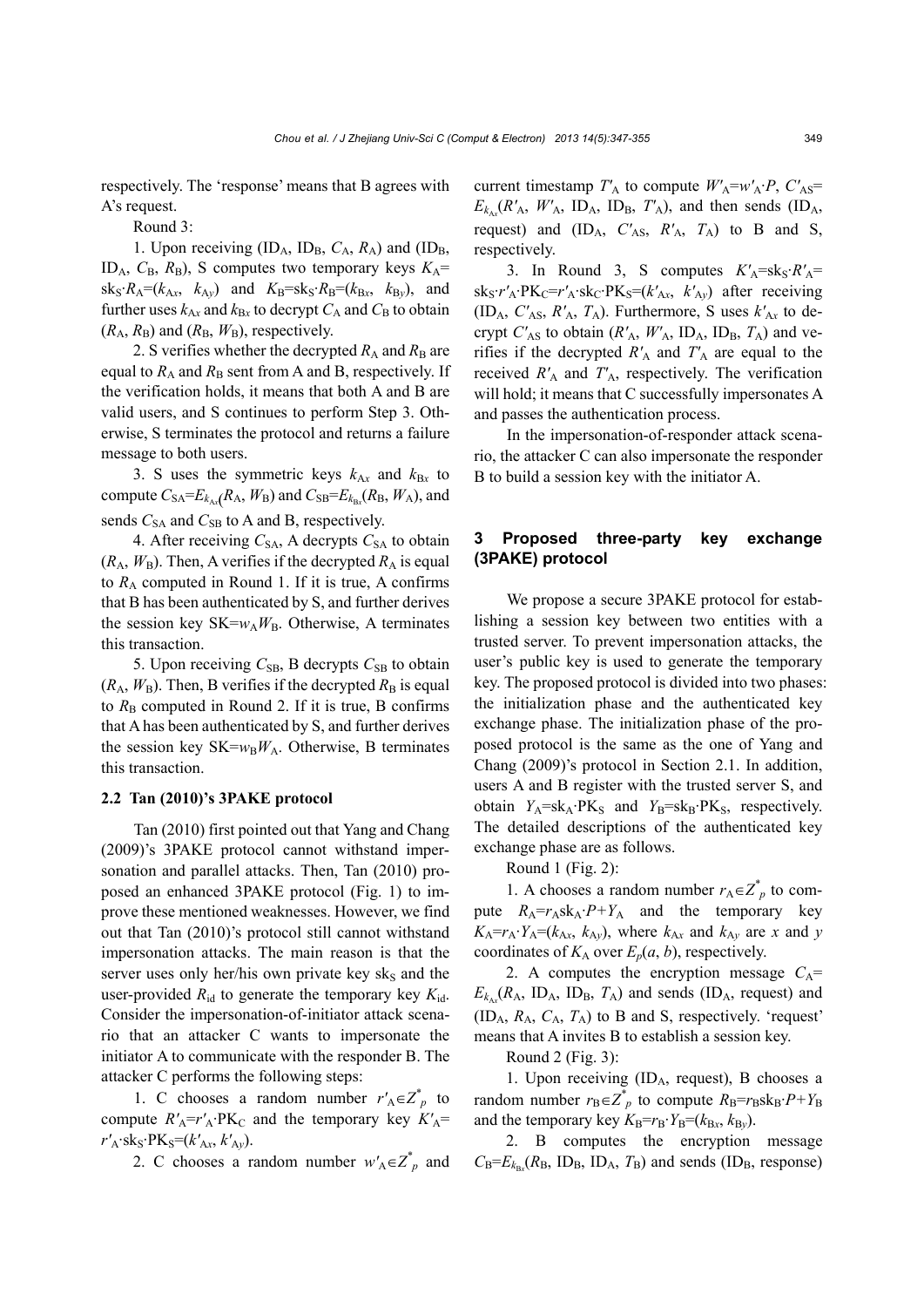| Alice (A)                                                              | Bob (B)                                                               |                         | Server (S)                                                                                                                                                                                                                                                                                                |
|------------------------------------------------------------------------|-----------------------------------------------------------------------|-------------------------|-----------------------------------------------------------------------------------------------------------------------------------------------------------------------------------------------------------------------------------------------------------------------------------------------------------|
| $R_A = r_A \cdot PK_A$                                                 |                                                                       |                         |                                                                                                                                                                                                                                                                                                           |
| $K_A = r_A$ ·sk <sub>A</sub> ·PK <sub>S</sub> =( $k_{Ax}$ , $k_{Ay}$ ) |                                                                       |                         |                                                                                                                                                                                                                                                                                                           |
| $W_A = w_A \cdot P$                                                    |                                                                       |                         |                                                                                                                                                                                                                                                                                                           |
| $C_{AS} = E_{k \wedge k} (R_A, W_A, ID_A, ID_B, T_A)$                  |                                                                       |                         |                                                                                                                                                                                                                                                                                                           |
| (ID <sub>A</sub> , request)                                            |                                                                       |                         |                                                                                                                                                                                                                                                                                                           |
| $(ID_A, C_{AS}, R_A, T_A)$                                             |                                                                       |                         |                                                                                                                                                                                                                                                                                                           |
|                                                                        | $R_B = r_B \cdot PK_B$                                                |                         |                                                                                                                                                                                                                                                                                                           |
|                                                                        | $K_B = r_B \cdot sk_B \cdot PK_S = (k_{Bx}, k_{By})$                  |                         |                                                                                                                                                                                                                                                                                                           |
|                                                                        | $W_B = w_B \cdot P$                                                   |                         |                                                                                                                                                                                                                                                                                                           |
|                                                                        | $C_{BS} = E_{k}R_{BS}}(R_B, W_B, ID_B, ID_A, T_B)$                    |                         |                                                                                                                                                                                                                                                                                                           |
| $(ID_B$ , request)                                                     |                                                                       | $(IDA, CBS, RB, TB)$    |                                                                                                                                                                                                                                                                                                           |
|                                                                        |                                                                       |                         |                                                                                                                                                                                                                                                                                                           |
|                                                                        |                                                                       |                         | $K_A$ =sk <sub>S</sub> · $R_A$ = $(k_{Ax}, k_{Ay})$<br>$K_B = s k_S \cdot R_B = (k_{Bx}, k_{By})$<br>$(R_A, W_A, ID_A, ID_B, T_A)=D_{kax}(C_{AS})$<br>$(R_B, W_B, ID_B, ID_A, T_B)=D_{k_x}(C_{BS})$<br>$C_{SA} = E_{k A x} (R_A, W_B, ID_A, T_S, ID_S)$<br>$C_{SB} = E_{kbs} (R_B, W_A, ID_B, T_S, ID_S)$ |
|                                                                        |                                                                       | $(C_{SB}, T_S)$         |                                                                                                                                                                                                                                                                                                           |
|                                                                        |                                                                       | $(C_{SA}, T_S)$         |                                                                                                                                                                                                                                                                                                           |
| $(R_A, W_B, ID_A, T_S, ID_S) = D_{kax}(C_{SA})$<br>$SK=w_A \cdot W_B$  | $(R_B, W_A, ID_B, T_S, ID_S) = D_{k_x}(C_{SB})$<br>$SK=w_B \cdot W_A$ |                         |                                                                                                                                                                                                                                                                                                           |
|                                                                        | Fig. 1 Tan (2010)'s three-party key exchange (3PAKE) protocol         |                         |                                                                                                                                                                                                                                                                                                           |
| Alice (A)                                                              | Bob (B)                                                               |                         | Server (S)                                                                                                                                                                                                                                                                                                |
| $R_A = r_A s k_A \cdot P + Y_A$                                        |                                                                       |                         |                                                                                                                                                                                                                                                                                                           |
| $K_A=r_A\cdot Y_A=(k_{Ax}, k_{Ay})$                                    |                                                                       |                         |                                                                                                                                                                                                                                                                                                           |
| $C_A = E_{k \wedge k} (R_A, ID_A, ID_B, T_A)$                          |                                                                       |                         |                                                                                                                                                                                                                                                                                                           |
|                                                                        |                                                                       |                         |                                                                                                                                                                                                                                                                                                           |
| (ID <sub>A</sub> , request)                                            |                                                                       |                         |                                                                                                                                                                                                                                                                                                           |
| $(ID_A, R_A, C_A, T_A)$                                                |                                                                       |                         |                                                                                                                                                                                                                                                                                                           |
|                                                                        | Fig. 2 Round 1 of the second phase in our proposed protocol           |                         |                                                                                                                                                                                                                                                                                                           |
| Alice (A)                                                              | Bob (B)                                                               |                         | Server (S)                                                                                                                                                                                                                                                                                                |
|                                                                        | $R_B = r_B s k_A \cdot P + Y_B$                                       |                         |                                                                                                                                                                                                                                                                                                           |
|                                                                        | $K_{B} = r_{B} \cdot Y_{B} = (k_{Bx}, k_{By})$                        |                         |                                                                                                                                                                                                                                                                                                           |
|                                                                        | $C_B = E_{k_B x} (R_B, 1D_B, 1D_A, T_B)$                              |                         |                                                                                                                                                                                                                                                                                                           |
| $(ID_B, response)$                                                     |                                                                       | $(ID_A, R_A, C_A, T_A)$ |                                                                                                                                                                                                                                                                                                           |
|                                                                        |                                                                       |                         |                                                                                                                                                                                                                                                                                                           |

**Fig**. **3 Round 2 of the second phase in our proposed protocol**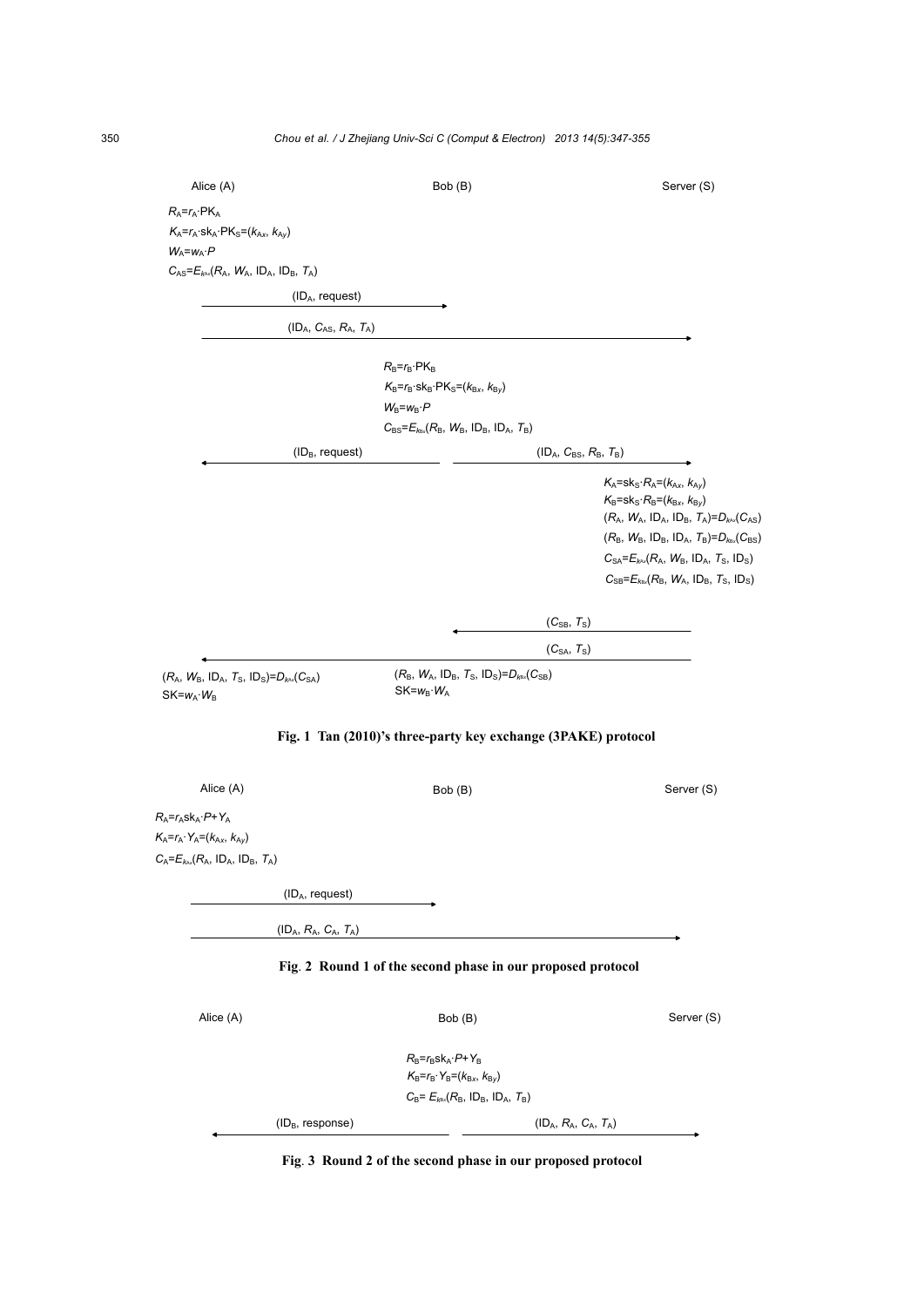and  $(ID_B, R_B, C_B, T_B)$  to A and S, respectively. 'response' means that B agrees wtih A's request.

Round 3 (Fig. 4):

1. Upon receiving  $(ID_A, R_A, C_A, T_A)$  and  $(ID_B, T_A)$  $R_{\rm B}$ ,  $C_{\rm B}$ ,  $T_{\rm B}$ ), S computes temporary keys  $K_A$ =sk<sub>S</sub>·( $R_A$ –sk<sub>S</sub>·PK<sub>A</sub>)=( $k_{Ax}$ ,  $k_{Ay}$ ) and  $K_B$ =sk<sub>S</sub>·( $R_B$  $-k_s$ ·PK<sub>B</sub> $)=(k_{Bx}, k_{By})$ , and further uses  $k_{Ax}$  and  $k_{Bx}$  to decrypt  $C_A$  and  $C_B$  to obtain ( $R_A$ , ID<sub>A</sub>, ID<sub>B</sub>,  $T_A$ ) and  $(R_{\rm B}, \text{ID}_{\rm B}, \text{ID}_{\rm A}, T_{\rm B})$ , respectively.

2. S performs the following verification steps: (1) The decrypted  $T_A$  and  $T_B$  are equal to the received  $T_A$ and  $T_{\rm B}$ , respectively, and both of them are fresh; (2) The decrypted  $R_A$  and  $R_B$  are equal to  $R_A$  and  $R_B$  sent from A and B, respectively. If both of the verification results are true, both users are valid, and S continues to perform step 3. Otherwise, S terminates the protocol and returns a failure message to both users.

3. S uses the symmetric keys  $k_{A}$  and  $k_{B}$  to compute  $C_{SA} = E_{k_{Ax}}(R_A, K_B, ID_A, ID_S, T_S)$  and  $C_{SB} =$  $E_{k_{\text{Bx}}}$ ( $R_{\text{B}}$ ,  $K_{\text{A}}$ , ID<sub>B</sub>, ID<sub>S</sub>,  $T_{\text{S}}$ ) and sends  $C_{\text{SA}}$  and  $C_{\text{SB}}$  to A and B, respectively.

4. After receiving  $C_{SA}$ , A computes  $D_{k_{Ax}}(C_{SA})=$  $(R_A, K_B, ID_A, ID_S, T_S)$  and performs the following verification steps. A verifies (1) the decrypted  $T<sub>S</sub>$  is equal to  $T<sub>S</sub>$  sent from S and  $T<sub>S</sub>$  is fresh, and (2) the decrypted  $R_A$  is equal to  $R_A$  computed in Round 1. If both of the verification results are true, A confirms that B has been authenticated by S, and computes the session key SK= $r_A$ sk<sub>A</sub>·*K*<sub>B</sub>. Otherwise, A rejects this transaction.

5. After receiving  $C_{SA}$ , B decrypts  $C_{SB}$  to obtain  $(R_B, K_A, ID_B, ID_S, T_S)$ , and performs the same verification steps shown in Step 4 to verify  $R_B$  and  $T_S$ . If both of the verification results are true, B confirms that A has been authenticated by S, and further computes the session key  $SK=r_B s k_B K_A$ . Otherwise, B rejects this transaction.

#### **4 Security and performance analyses**

#### **4.1 Security analysis**

Based on the intractability of solving the elliptic curve discrete logarithm problem (ECDLP) and elliptic curve computational Diffie-Hellman problem (ECCDHP) (Miller, 1986; Koblitz, 1987), we give formal analyses to prove that our protocol can achieve these security requirements, including known key security, forward secrecy, key-compromise impersonation, unknown key share, no key control, and replay-attack resistance. Detailed descriptions of ECDLP and ECCDHP are shown as follows.

**Assumption 1** (Elliptic curve discrete logarithm problem, ECDLP)Given two points *P* and *Q* on an elliptic curve, it is computationally infeasible to find an integer *r* such that *Q*=*rP*.

**Assumption 2** (Elliptic curve computational Diffie-Hellman problem, ECCDHP) Given three points *P*, *xP*, and *yP* on an elliptic curve, it is computationally infeasible to compute a point *xy*·*P*.

| Alice (A)                                                              | Bob (B)                                                                      | Server (S)                                                                                                                                                                 |
|------------------------------------------------------------------------|------------------------------------------------------------------------------|----------------------------------------------------------------------------------------------------------------------------------------------------------------------------|
|                                                                        |                                                                              | $K_A =$ sk <sub>s</sub> · $(R_A -$ sk <sub>s</sub> · $PK_A) = (k_{Ax}, k_{Ay})$<br>$K_B$ =sk <sub>S</sub> · $(R_B$ -sk <sub>S</sub> ·PK <sub>B</sub> )= $(k_{Bx}, k_{By})$ |
|                                                                        |                                                                              | $(R_A, ID_A, ID_B, T_A)=D_{kav}(C_A)$                                                                                                                                      |
|                                                                        |                                                                              | $(R_B, ID_B, ID_A, T_B) = D_{kax}(C_B)$                                                                                                                                    |
|                                                                        |                                                                              | Check $T_A$ , $T_B$ , $R_A$ , and $R_B$                                                                                                                                    |
|                                                                        |                                                                              | $C_{SA} = E_{k} / R_A$ , $K_B$ , ID <sub>A</sub> , ID <sub>S</sub> , $T_S$ )                                                                                               |
|                                                                        | $(C_{SB}, T_S)$                                                              | $C_{SB} = E_{k_B x} (R_B, K_A, ID_B, ID_S, T_S)$                                                                                                                           |
|                                                                        | $(C_{\text{SA}}, T_{\text{S}})$                                              |                                                                                                                                                                            |
| $(R_A, K_B, ID_A, ID_S, T_S) = D_{kax}(C_{SA})$<br>$Chook$ $D$ and $T$ | $(R_B, K_A, ID_B, ID_S, T_S) = D_{kax}(C_{SB})$<br>Check $R_{p}$ and $T_{p}$ |                                                                                                                                                                            |

Check  $R_A$  and  $T_S$  $SK=r<sub>A</sub>SK<sub>A</sub>·K<sub>B</sub>$ 

Check  $R_{\rm B}$  and  $T_{\rm S}$  $SK=r_B, sk_B.$ *K*<sub>A</sub>

**Fig. 4 Round 3 of the second phase in our proposed protocol**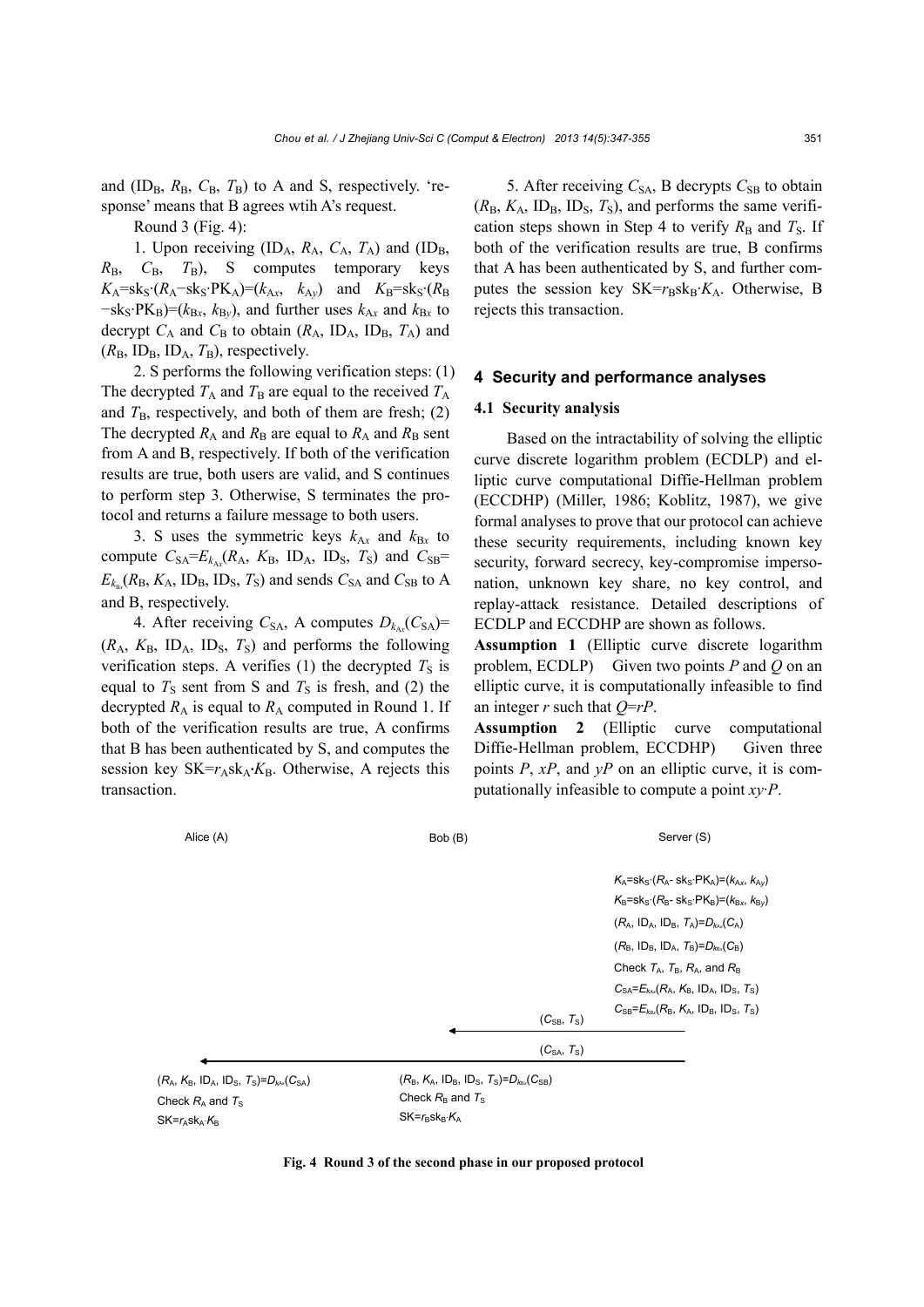In the following, we introduce the adversary models defined by Canetti and Krawczyk (2001), and then show that the proposed protocol is secure against the adversary under the assumptions of ECDLP and ECCDHP.

Canetti and Krawczyk (2001) addressed two kinds of adversary models: the unauthenticated-links model and the authenticated-links model. Assume that two communicating entities carry out a messagedriven protocol controlled by an adversary. One of the entities A with the identity  $ID_A$  serves as an initiator, and the other entity B with the identity  $ID_B$  serves as a responder.  $(ID_A, ID_B, sid, initiaotr)$  and  $(ID_B, ID_A, sid,$ responder) are the input data to the key exchange protocol associated to A and B, respectively, where sid is a session identifier. The session associated to A and the session associated to B are matching if their session identifiers are identical. Details of the adversary models are described as follows.

In the unauthenticated-links model, there is a probabilistic polynomial-time attacker, denoted by U, who can control the communication links and the schedule for all protocol events. That is, U can modify the transmitted messages, inject some messages, and re-schedule the initiation of the protocol and the subsequent message transmission in the protocol. To gain the advantage from the game, U can send the following queries to the game simulator:

Session-state reveal: U submits a party's identity and an incomplete session identifier and learns the state of the session. Note that U cannot learn any long-term secret information or master keys held by the party.

Session-key query: U submits a party's identity and a complete session identifier, and learns the session key in the intended session.

Session expiration: U submits a party's identity and a complete session identifier for letting the simulator erase the session key and related session states. This query captures the notion of perfect forward secrecy.

Party-corruption query: U decides to corrupt a party and learns all secret information or master keys of the party, and then completely controls the party. After that, the party cannot be activated.

The authenticated-links model is applicable to the case that the attacker does not have the capability to inject or modify the transmitted messages. In other words, there exists a probabilistic polynomial-time attacker V, who is restricted to delivering messages generated from one of the communicating parties to the other one.

**Theorem 1** If our proposed three-party authenticated key exchange protocol is session-key secure in the authenticated-links model, then our proposed three-party authenticated key exchange protocol is also session-key secure in the unauthenticated-links model.

**Proof** Suppose that there is an adversary V in an authenticated-links model. Given ( $PK_S$ ,  $r_AY_A$ ,  $r_BY_B$ ), the goal of a simulator  $\delta$  is to output  $r_A s k_A r_B s k_B \cdot P K_S$ . Given a security parameter *l*, *δ* generates system parameters. After that, V can send the above queries to *δ*. According to the simulation, the session key is represented in the form of  $SK=r_A s k_A r_B s k_B \cdot PK_S$ . However, it is computationally infeasible to obtain  $r_A$ sk<sub>A</sub> $r_B$ sk<sub>B</sub>·PK<sub>S</sub> for given  $r_A Y_A$  and  $r_B Y_B$  in accordance with Assumptions 1 and 2.

Hence, the advantage  $Adv<sub>V</sub>(l)$  for V is negligible in the authenticated-links model. That is, our protocol is session-key secure in the authenticated-links model. According to the above result, the advantage  $Adv_U(l)$ for U is also negligible in the unauthenticated-links model. This implies that our protocol is session-key secure in the unauthenticated model.

**Theorem 2** If our proposed three-party authenticated key exchange protocol is perfect forward secure in the unauthenticated-links model, then the advantage  $Adv_V(l)$  for an adversary is negligible in the unauthenticated model.

**Proof** Suppose that there is an adversary U in the unauthenticated-links model. Given a security parameter *l*, a simulator  $\delta$  generates system parameters. According to the above models, it is assumed that U has compromised the long-term keys held by A, B, or S before the session expires. Under this assumption, U still cannot compromise the past session keys shared by A and B because it is computationally infeasible to obtain  $SK=r_A s k_A r_B s k_B \cdot PK_S$  for given  $\{sk_A,$  $sk_B, sk_S, K_A, K_B$  in accordance with Assumptions 1 and 2, where  $K_A = r_A Y_A$  and  $K_B = r_B Y_B$ .

Hence, the advantage  $Adv_U(l)$  for U is negligible in the unauthenticated-links model. This implies that our protocol achieves perfect forward secrecy in the unauthenticated-links model.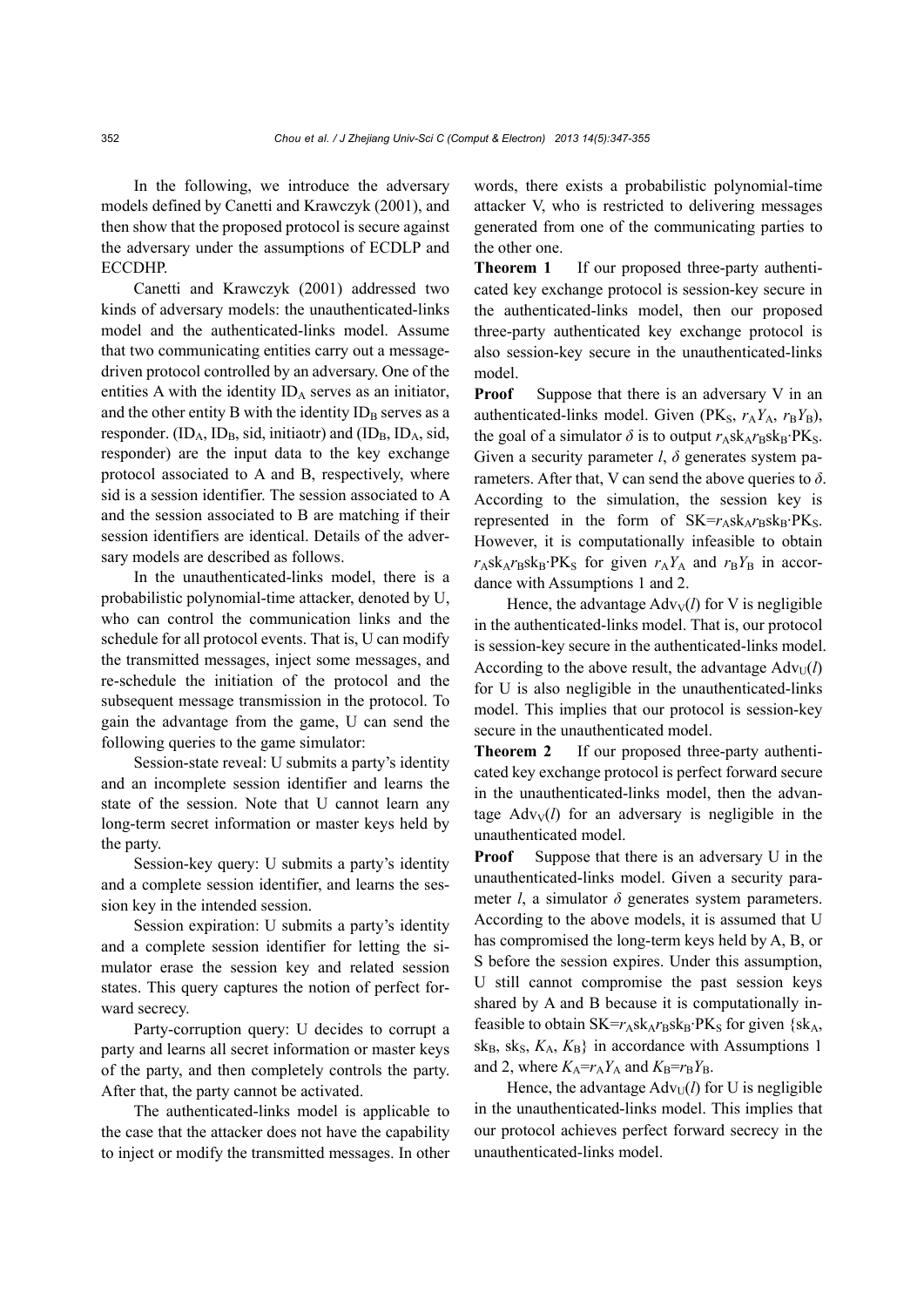**Theorem 3** If our proposed three-party authenticated key exchange protocol is key-compromise impersonation resistant in the unauthenticated-links model, then the advantage  $Adv_V(l)$  for an adversary is negligible in the unauthenticated model.

**Proof** If an attacker obtains user A's long-term secret key, he/she can certainly impersonate A. Nevertheless, a protocol is said to be resistant with keycompromise impersonation attacks if A's long-term secret key is leaked. The attacker cannot masquerade other users and obtain the resulting session key. Suppose that there is an adversary U in the unauthenticated-links model. Given a security parameter *l*, a simulator  $\delta$  generates system parameters. According to the above models, it is assumed that U has compromised the long-term keys held by A, B, or S before the session expires. Two kinds of simulations for key-compromise impersonation attacks are as follows:

1. Suppose that one entity A's or B's private key is compromised. For given  $sk_A / sk_B$ , U still cannot successfully impersonate the other entity B or A to the compromised entity A or B because it is computationally infeasible to obtain  $K_B$  or  $K_A$  in accordance with Assumption 1, where  $K_A$ =sk<sub>S</sub>·( $R_A$ −sk<sub>S</sub>·PK<sub>A</sub>) and  $K_{\rm B}$ =sk<sub>S</sub>·( $R_{\rm B}$ −sk<sub>S</sub>·PK<sub>B</sub>). Hence, the advantage Adv<sub>U</sub>(*l*) for U is negligible in the unauthenticated-links model.

2. Some key exchange protocols cannot in fact be really resistant to key-compromise impersonation attacks, especially identity-based key exchange protocols. Suppose that an adversary obtains the server's long-term private key. The adversary can derive each user's private key sk<sub>A</sub>/sk<sub>B</sub> for given  ${P}K_A, PK_B$  due to Assumption 1. Furthermore, it is computationally infeasible to obtain  $SK=r_A s k_A r_B s k_B \cdot PK_S$  for given  $\{sk_A, K_A, K_B\}$  due to Assumption 2. Hence, the adversary cannot successfully impersonate A or B to B or A. The advantage  $Adv_{U}(l)$  for U is also negligible in the unauthenticated-links model. Our proposed protocol can withstand key-compromise impersonation attacks.

In the following, we discuss how our proposed protocol can achieve unknown key share, no key control, and replay-attack resistance.

Unknown key share means that two users A and B cannot be coerced into sharing a key between them when either A or B actually thinks that the key is shared with another user C. Because the transmitted messages and ciphers include users' identities, no one but A can build the session key with B, and no one but B can build the session key with A. Furthermore, our proposed protocol can withstand key-compromise impersonation attacks. A believes the session key is shared with B, and similarly B believes the session key is shared with A. Therefore, the proposed approach can withstand unknown key share attacks.

Key control means that one of the participants can determine a certain value as the session key or predict its value. Definitely, our proposed protocol achieves no key control, since the session key  $SK=r_A r_B P K_S$  is composed of  $r_A$  and  $r_B$ , which are contributed by A and B, respectively. Both users cannot decide or predict the value of the session key.

The replay attack means that an attacker simply takes a previous message and sends it again to pass the authentication. If two users A and B exchange the messages, an adversary eavesdrops and duplicates the message (IDA, *R*A, *C*A, *T*A). After A and B stop communications, the adversary wants to pretend to be A or B. He/She can perform the following steps:

1. The adversary wants to masquerade as A, and replays the message (ID<sub>A</sub>,  $R_A$ ,  $C_A$ ,  $T_A$ ) to S. Then, S checks if the decrypted  $T_A$  is equal to the received  $T_A$ , and whether  $T_A$  is fresh or not. If those are true, S assures that A is valid. Otherwise, S terminates the protocol and returns a failure message to both users. In this case, the timestamp  $T_A$  is not fresh, so the adversary cannot impersonate A successfully.

2. Similarly, the adversary cannot impersonate B by resending the message  $(ID_B, R_B, C_B, T_B)$  to S, since the message includes the timestamp  $T_{\text{B}}$ .

## **4.2 Performance and security achievement comparisons**

According to Table 2, it is obvious to see that our proposed protocol can achieve session-key security, forward secrecy, unknown key share resistance, no key control, replay-attack resistance, and keycompromise impersonation resistance. Both of Yang and Chang (2009)'s and Tan (2010)'s protocols cannot resist against the key-compromise impersonation attack, and Yang and Chang (2009)'s protocol also cannot detect the replay attack.

We further analyze the performance of the proposed protocol. Assume the following conditions hold: (1) The size of  $p$  used in ECC is 160 bits; (2)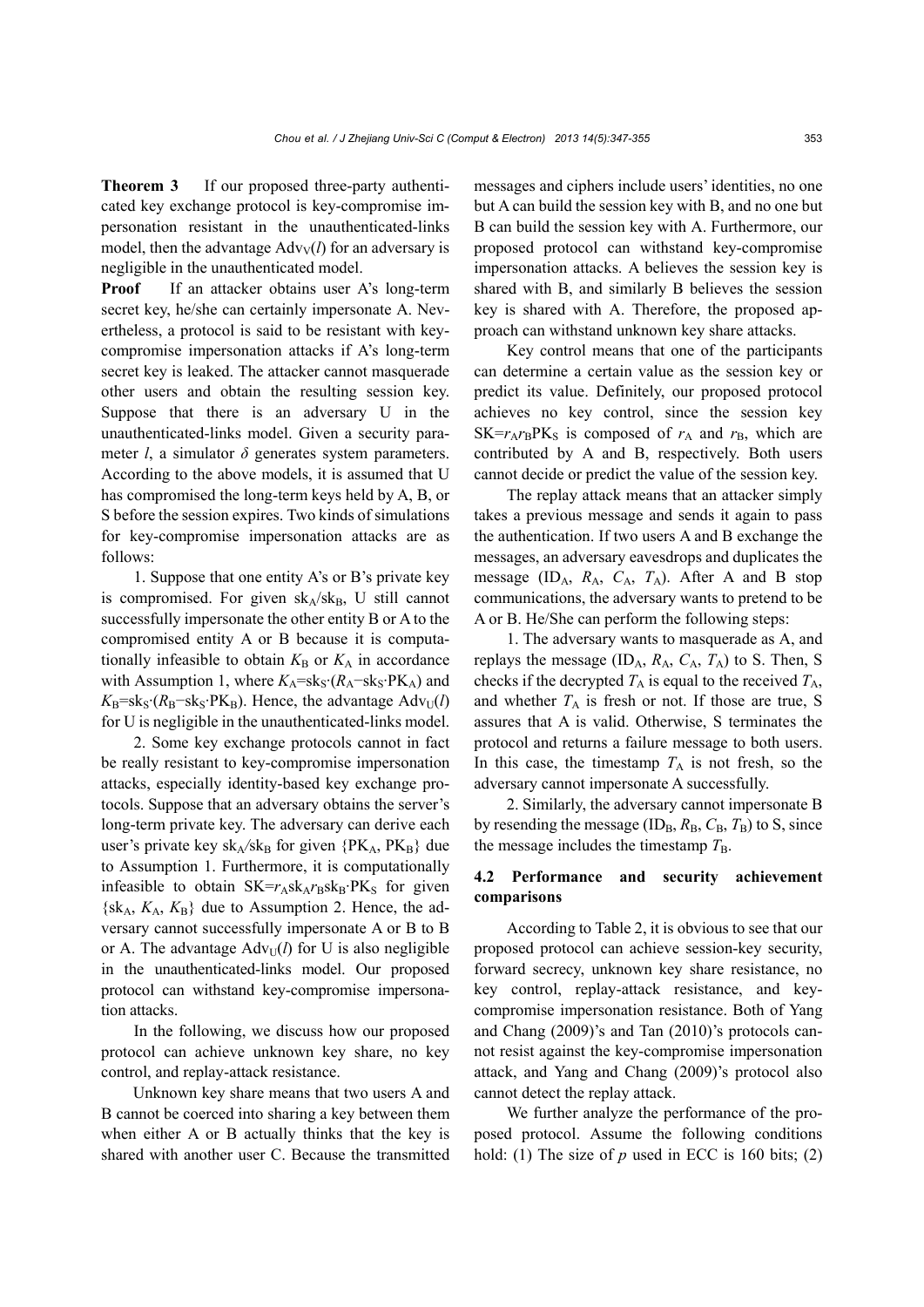The encrypted message size of the symmetric encryption/ decryption algorithm (e.g., the advanced encryption standard (AES)) is 128 bits; (3) The digest message size of the hash function (e.g., secure hash algorithm 1 (SHA-1)) is 160 bits; (4) The timestamp length is 16 bits; (5) The user's identity size is 80 bits. Table 3 shows the comparisons of message sizes and computational costs of Yang and Chang (2009)'s, Tan (2010)'s, and our protocols. The total communication sizes in Yang and Chang (2009)'s protocol are 1312 bits, and the total communication size in Tan (2010)'s protocol and our proposed protocol are both 1056 bits.

In the aspect of computational costs, both Yang and Chang (2009)'s and Tan (2010)'s protocols need 12 point multiplications and 8 symmetric encryptions/ decryptions in total. Our proposed protocol requires only 10 point multiplications, 4 point additions, and 8 symmetric encryptions/decryptions. Note that point multiplications are more time-consuming than point additions on ECC (Tsaur and Chou, 2005). The computational cost for performing *P*+*Q* is 2M+S+I if  $P \neq Q$ , which is called an addition. The computational cost for performing  $P+Q$  is  $2M+2S+I$  if  $P=Q$ , which is called a doubling. The symbols M, S, and I indicate a multiplication, a squaring, and an inversion in finite fields, respectively. Furthermore, if the square and multiply method (Knuth, 1981) is adopted, one point multiplication requires approximately 159 doublings and 79 additions to perform *rP* in the average case, where  $r$  is a 160-bit number. Consequently, Yang and Chang (2009)'s and Tan (2010)'s protocols both require 1908 doublings and 948 additions, and our protocol requires only 1590 doublings and 794 additions without considering symmetric encryptions/ decryptions.

## **5 Conclusions**

User authentication and key exchange are essential to ensure secure communication. In a threeparty authentication key exchange protocol, both communicating entities can obtain a session key with the assistance of a trusted server and establish a secure channel. This paper presents an efficient and secure three-party authenticated key exchange protocol based on ECC, which can accomplish most desired security goals and attributes, e.g., replay attack, forward secrecy, known key security, keycompromise impersonation, and unknown key share. Moreover, our proposed 3PAKE protocol is efficient and practical in mobile environments.

#### **References**

- Cagalj, M., Capkun, S., Hubaux, J.P., 2006. Key agreement in peer-to-peer wireless networks. *Proc. IEEE*, **94**(2): 467-478. [doi:10.1109/JPROC.2005.862475]
- Canetti, R., Krawczyk, H., 2001. Analysis of Key-Exchange Protocols and Their Use for Building Secure Channels. Proc. Advances in Cryptology, p.453-474. [doi:10.1007/ 3-540-44987-6\_28]
- Chen, T.H., Lee, W.B., Chen, H.B., 2008. A round- and computation-efficient three-party authenticated key exchange protocol. *J. Syst. Softw.*, **81**(9):1581-1590. [doi:10.1016/j.jss.2007.11.720]

| $1000 \pm 0000000$      |                     |         |                          |                  |         |               |
|-------------------------|---------------------|---------|--------------------------|------------------|---------|---------------|
| Protocol                | Session-key Forward |         | Key-compromise           | Unknown key      | No kev  | Replay-attack |
|                         | security            | secrecy | impersonation resistance | share resistance | control | resistance    |
| Yang and Chang (2009)'s | Yes                 | Yes     | No                       | Yes              | Yes     | No            |
| Tan $(2010)$ 's         | Yes                 | Yes     | No                       | Yes              | Yes     | Yes           |
| Ours                    | Yes                 | Yes     | Yes                      | Yes              | Yes     | Yes           |

|  | Table 2 Security achievement comparisons |
|--|------------------------------------------|
|  |                                          |

| Table 3 Performance comparisons |  |  |  |
|---------------------------------|--|--|--|
|---------------------------------|--|--|--|

| Protocol                | Message    | Computational cost |                             |                         | Detailed total                  |
|-------------------------|------------|--------------------|-----------------------------|-------------------------|---------------------------------|
|                         | size (bit) | A(B)               |                             | Total                   | computational cost <sup>*</sup> |
| Yang and Chang (2009)'s | 1312       | $5PM+2SE$          | $2PM + 4SE$                 | $12PM + 8SE$            | 1908 doublings+948 additions    |
| Tan $(2010)$ 's         | 1056       | $5PM+2SE$          | $2PM + 4SE$                 | $12PM + 8SE$            | 1908 doublings+948 additions    |
| Ours                    | 1056       |                    | $3PM+1PA+2SE$ $4PM+2PA+4SE$ | $10$ PM $+4$ PA $+8$ SE | 1590 doublings+794 additions    |

PM: elliptic curve point multiplication; PA: elliptic curve point addition; SE: symmetric encryption/decryption. \* Except symmetric encryption/decryption